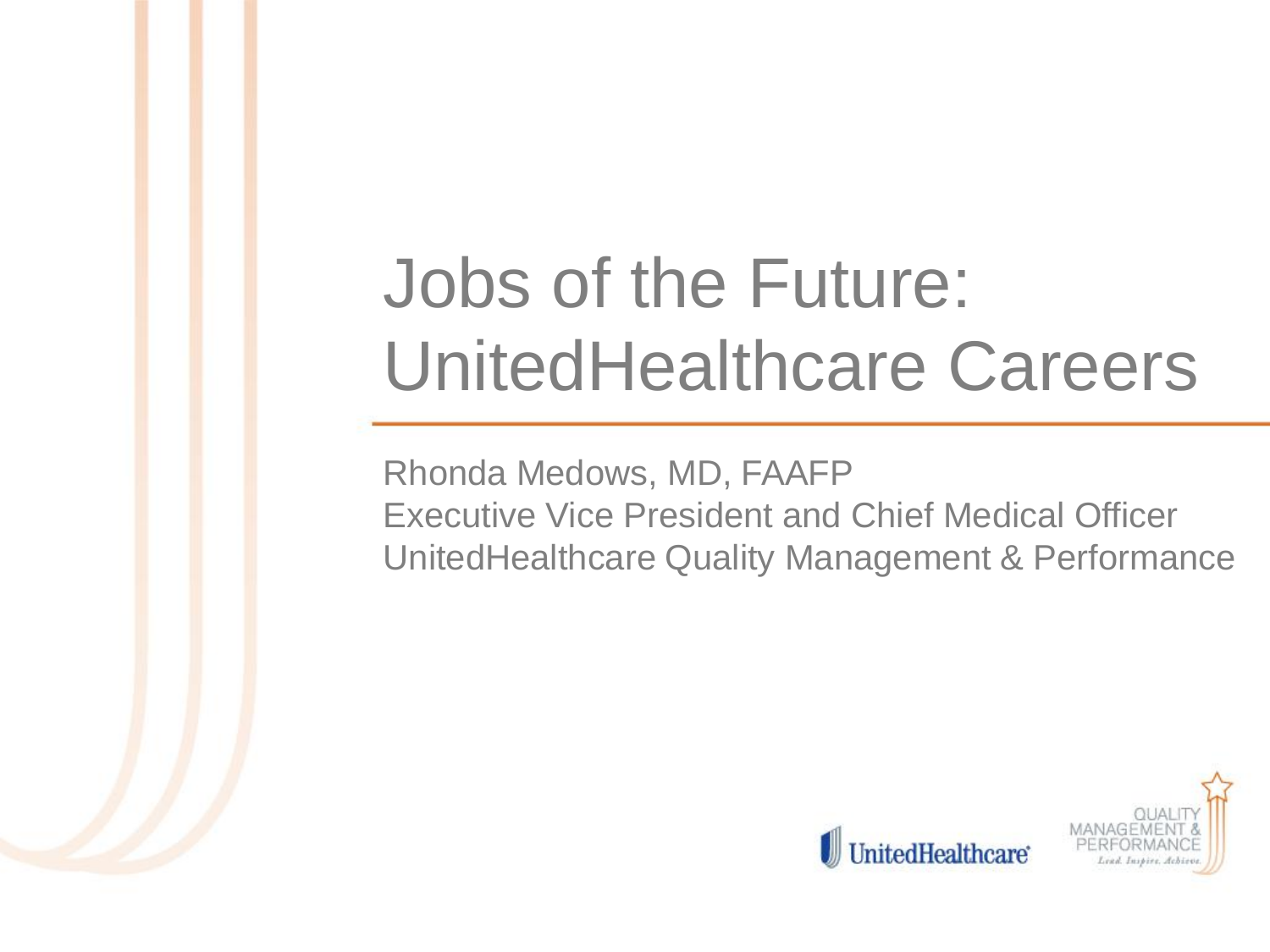### Top 10 Reasons to Work Here

- 1. Elite Team
- 2. Innovation
- 3. Industry Leadership
- 4. Personal Impact
- 5. Career Growth
- 6. Challenge & Opportunity
- 7. Improve the Lives of Others
- 8. Performance Pay
- 9. Help Shape Our Future
- 10.Be Your Best

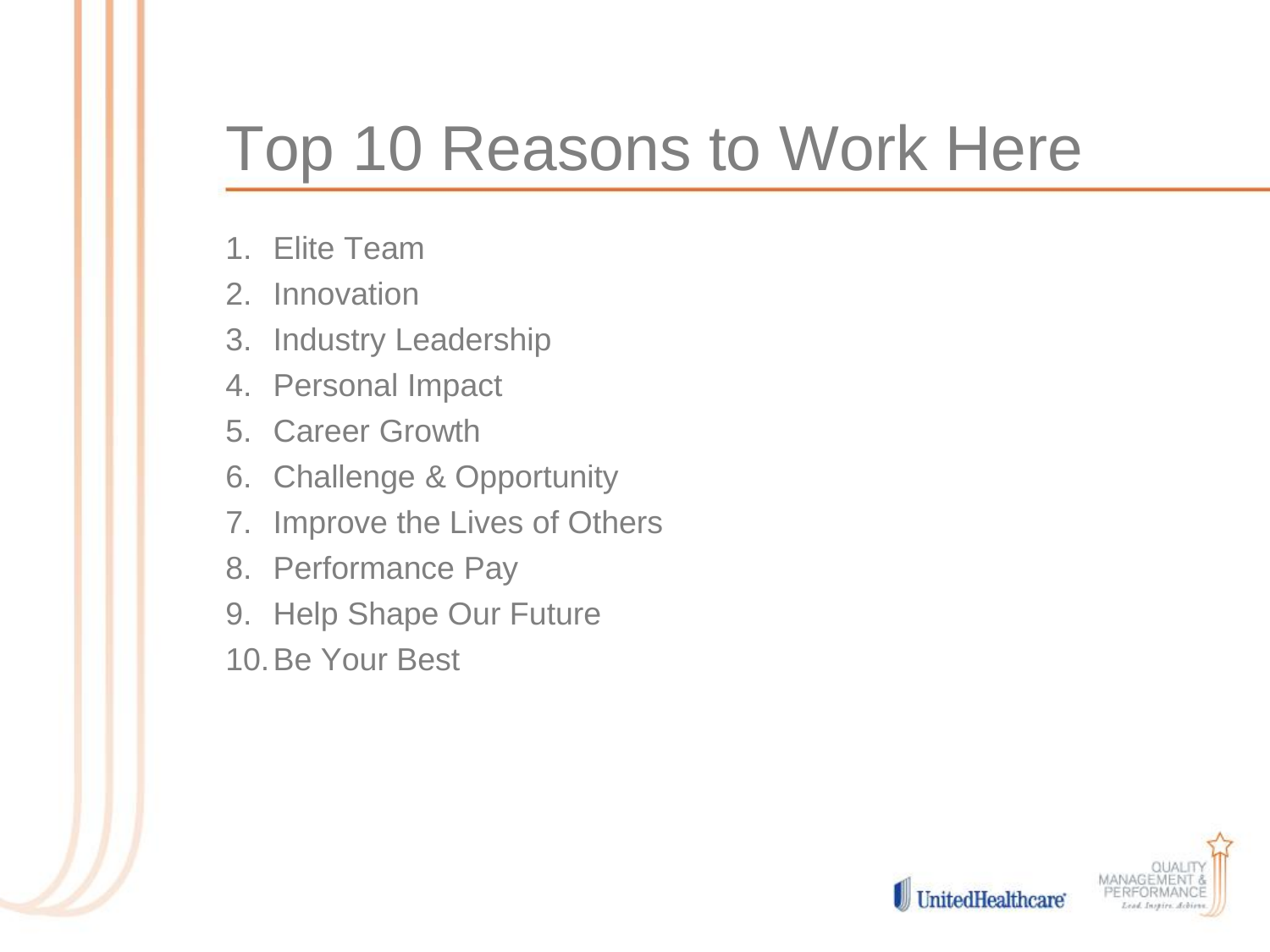# Top Job Categories: Where We're Hiring

- Actuarial & Pricing
- Behavioral Health
- Business & Project Management
- Customer Service & Claims
- Finance and Actuarial
- Legal and Compliance
- Pharmacy
- Underwriting

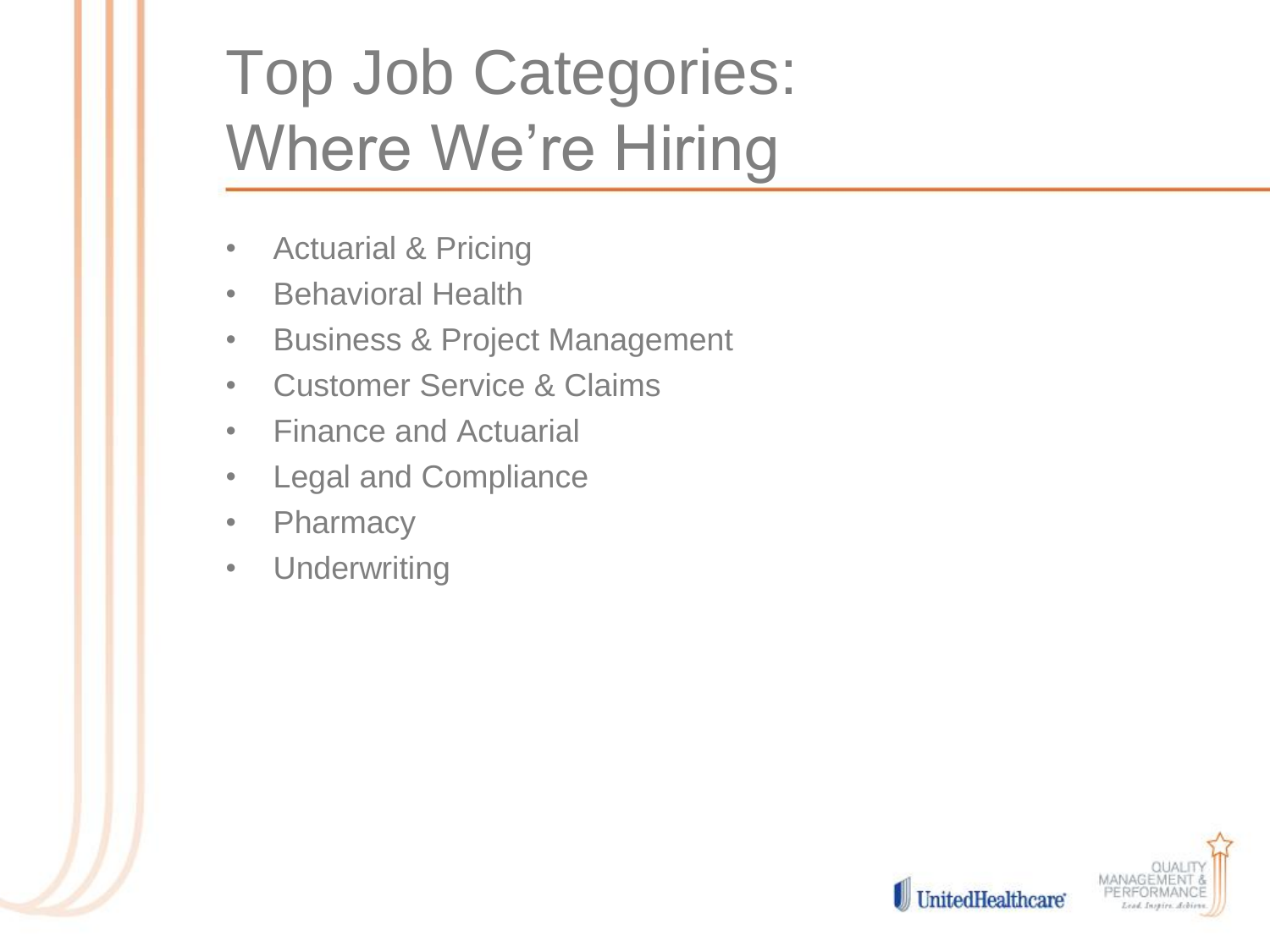# Actuarial & Pricing

- Undergraduate or graduate degree in Actuarial Science, Math or **Statistics**
- Knowledge of actuarial modeling, statistics, programming, pricing and/or financial analytics
- Actuarial exams usually required leading to ASA or FSA designation
- Previous experience in the managed care industry
- Consulting roles require expertise in a practice area such as Medicaid and Medicare
- Leadership roles require heavy experience in the managed care industry, strong management skills and proficient consultative skills. ASA / FSA designations strongly preferred.

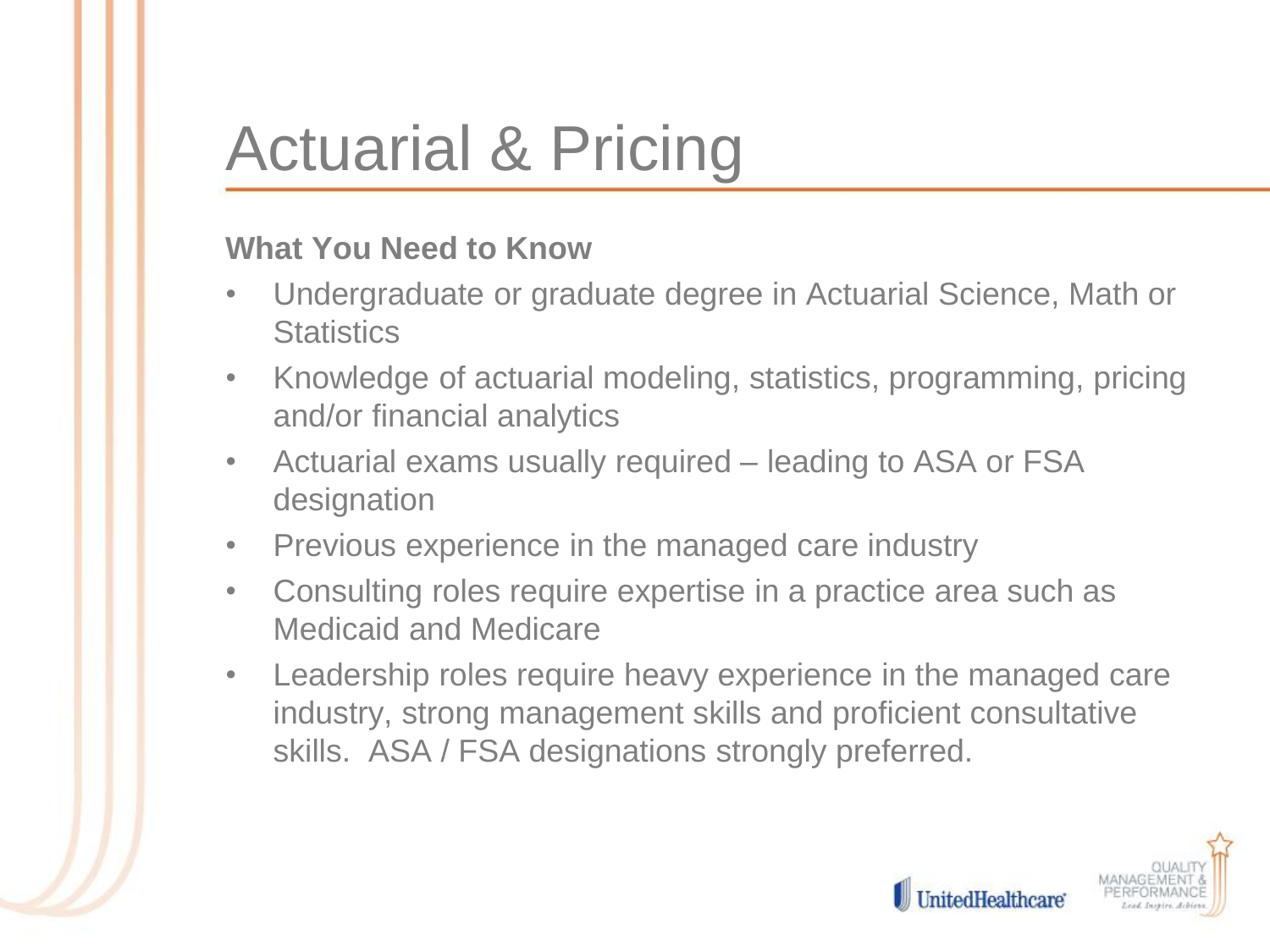### Behavioral Health

- Extensive clinical knowledge of mental health and substance abuse services
- In-depth understanding of the Medical Necessity Criteria and Level of Care Guidelines
- Creativity and a spirit of innovation
- Desire to be part of a team of dedicated professionals
- Strong interpersonal skills with an ability to influence through persuasion
- Ability to manage a fast-paced environment

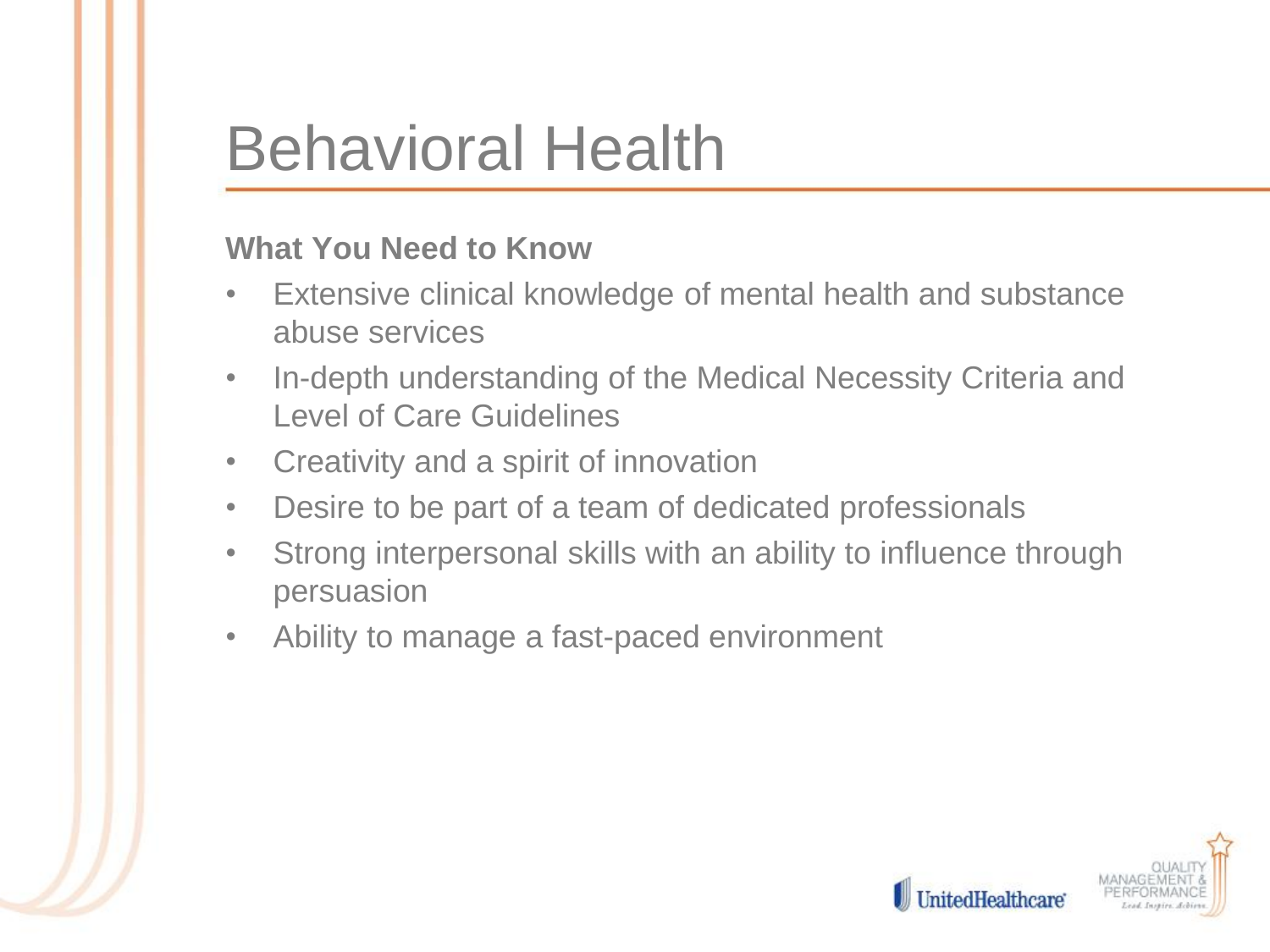## Business & Project Management

- Skills and experience vary– some roles require specific certifications such as PMP or Six Sigma
- Background with business requirements gathering, project management, analysis, business process
- Process improvement knowledge
- PMI or Black Belt Certification
- Knowledge of software programs, including database management systems, provider software systems, CRM, Call Center and Web portal experience
- Strong consultative skills

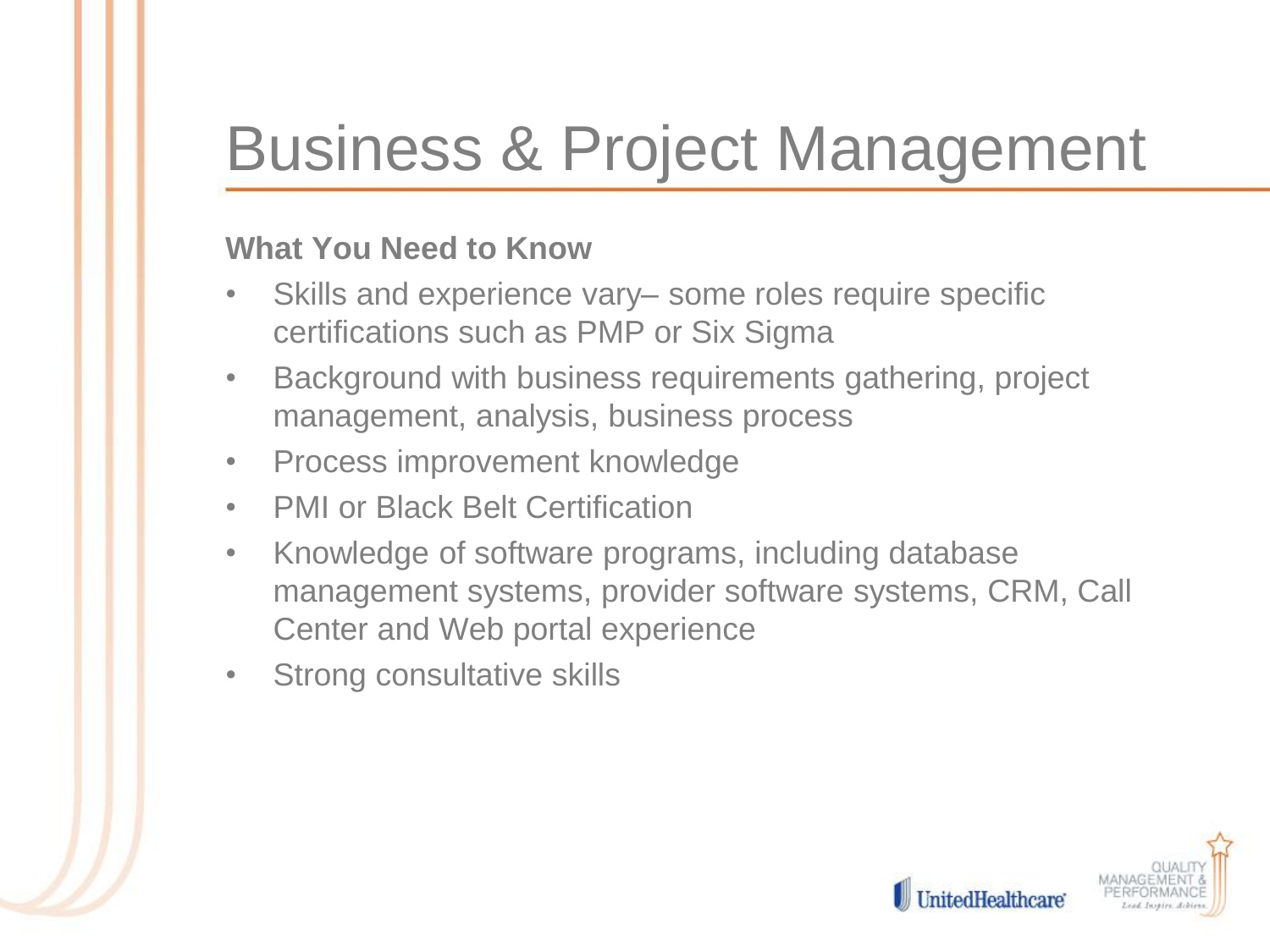## Customer Service and Claims

- You'll need to be patient, resilient and stress tolerant
- Possess effective communication skills
- Customer-focused with a genuine interest in helping others
- Cooperative and enjoy working with others as part of a team
- Mature and responsible with focus and attention to detail
- Able to multi task while maintaining integrity and quality of service
- Above average computer navigation skills

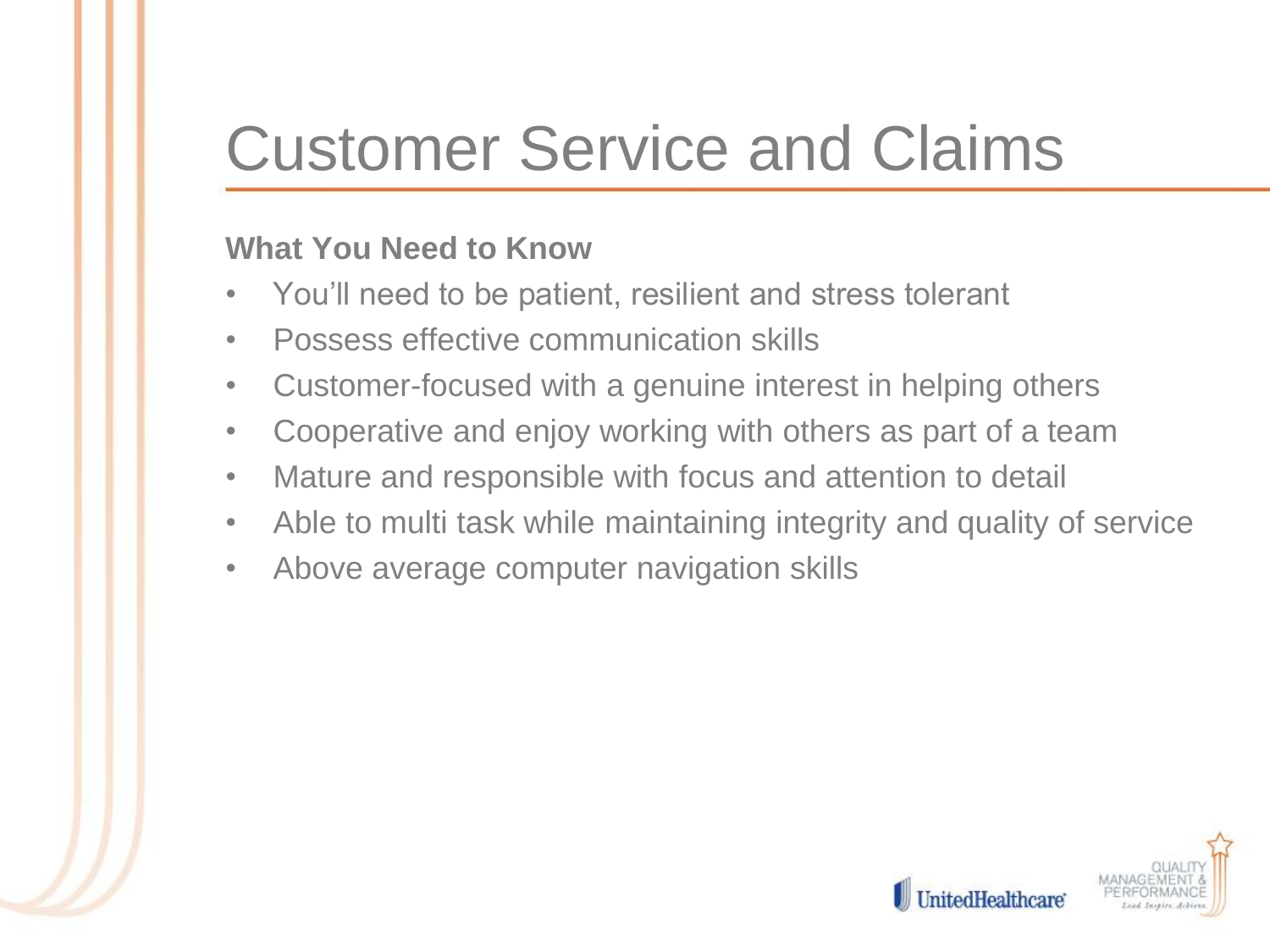### Finance and Accounting

- Solid understanding of accepted accounting principles and financial statements
- Ability to communicate and collaborate with peers to complete projects
- Ability to anticipate accounting, financial reporting and operational issues
- Advanced analytical skills and data mining
- Advanced proficiency in PC financial systems and MS suite
- BA/BS in Accounting or Finance
- CPA/MBA preferred
- Experience in a leadership or supervisory role is valued

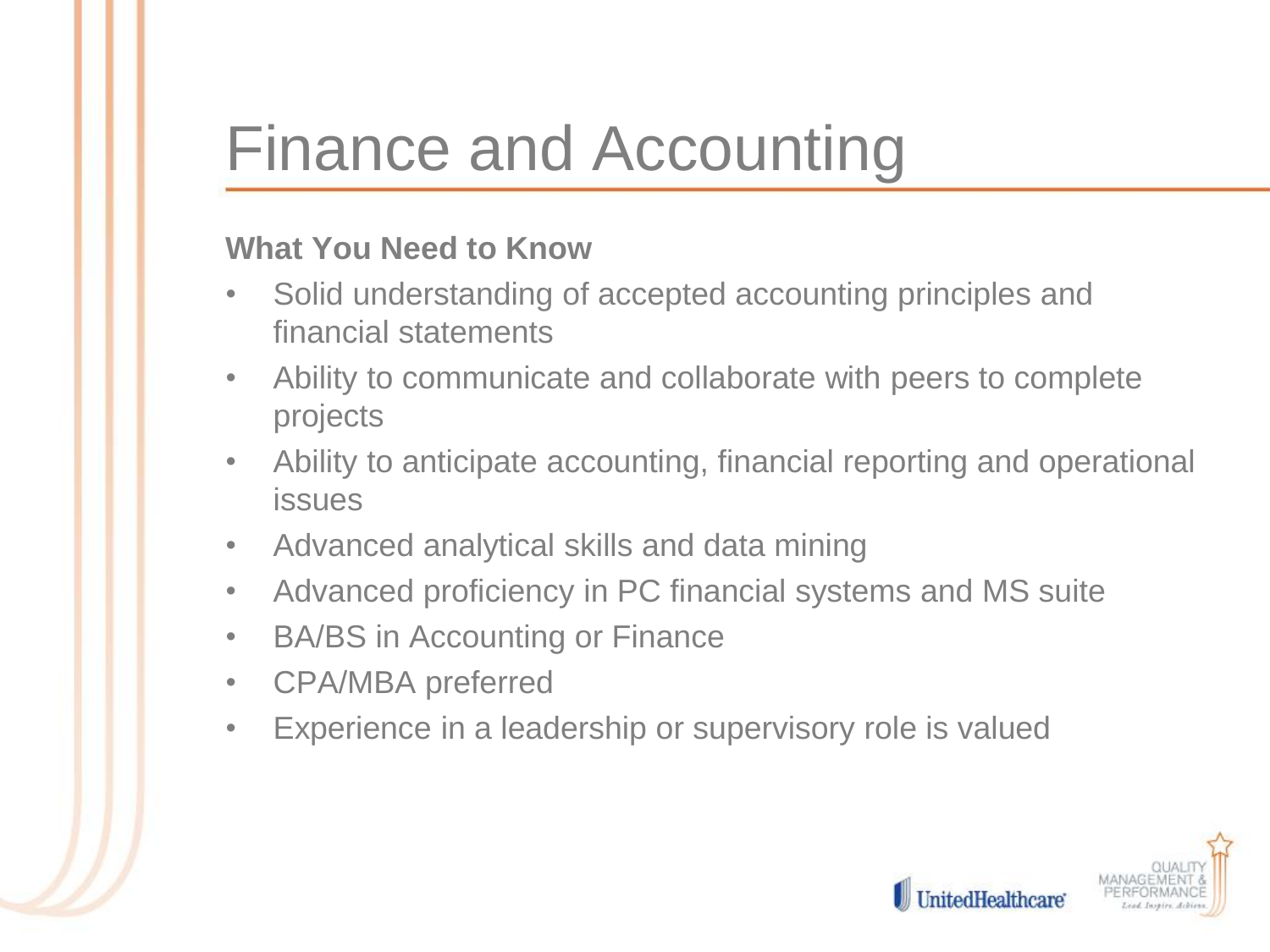## Human Resources and Training

- Effective written and verbal communication
- How to deliver results with integrity
- Build relationships of trust with effective interpersonal skills
- Willingness to take appropriate risks, provide candid observations and influence others
- Proven ability to facilitate and sustain change
- Specific skills and experience vary based on role

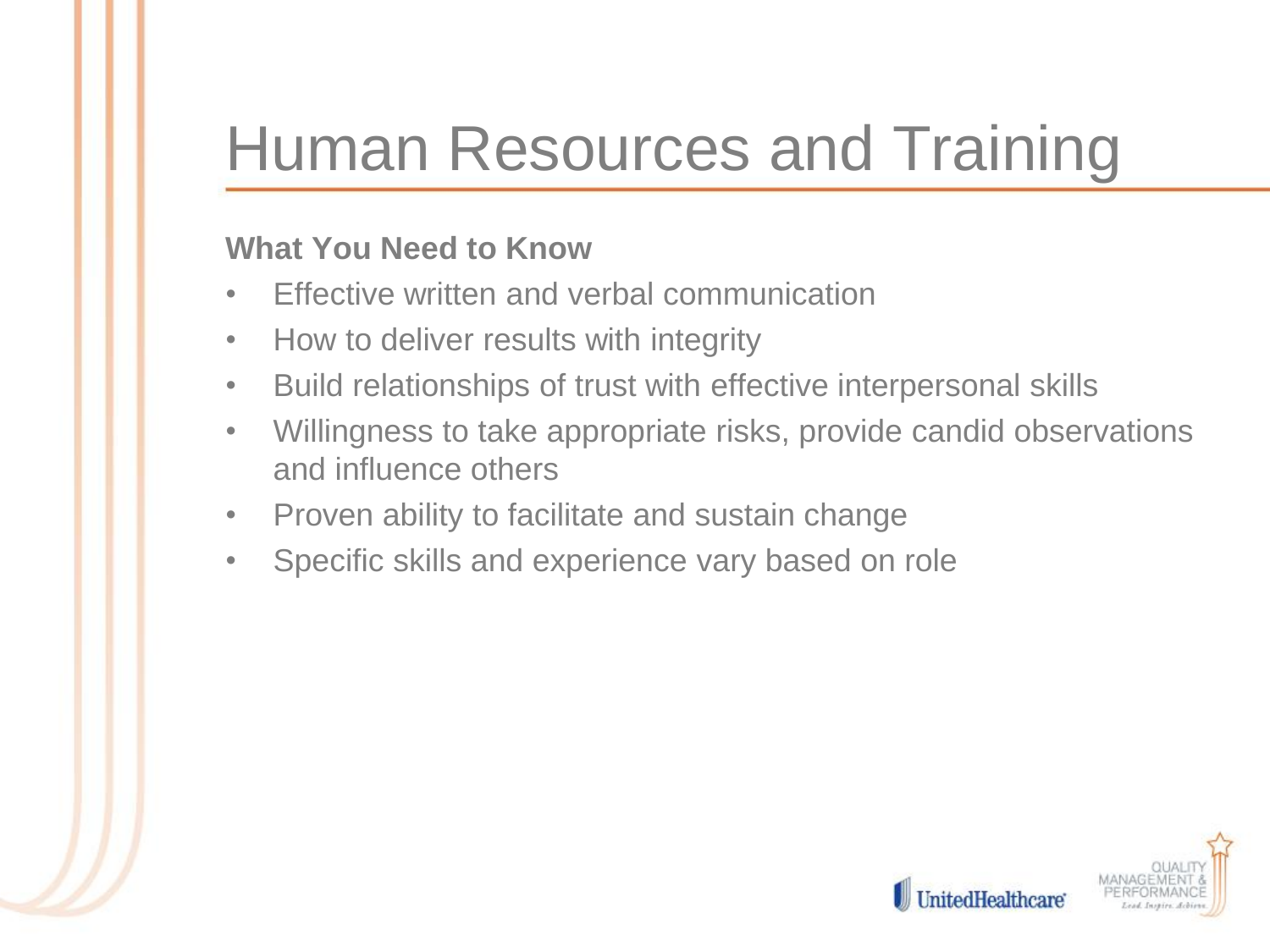# Legal and Compliance

#### **Legal: What You Need to Know**

- Managed care or health law experience preferred
- Drive results and balance management of legal risk with needs of the business
- Understand state and federal regulations related to Medicare/Medicaid
- Ability to provide sound, proactive, fact-based legal advice

#### **Compliance: What You Need to Know**

- Experience in auditing, business or finance, Medicaid/Medicare
- Ability to manage, plan, organize, execute and lead audits
- Act as a change agent as required
- Knowledge of current audit techniques and tools
- Willingness to travel for extended periods of time



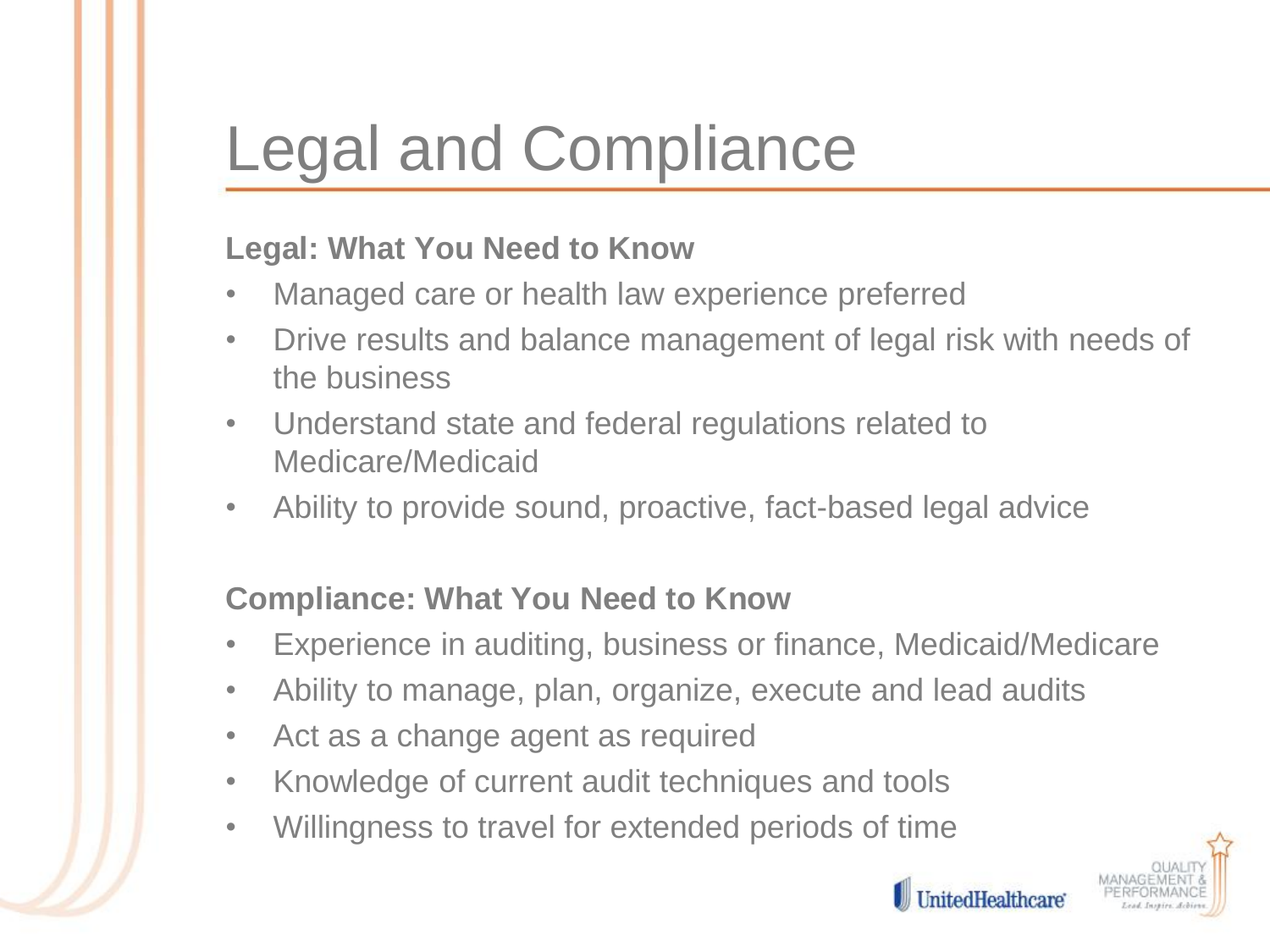### **Pharmacy**

- Attention to detail and working as a team
- Emphasis on positive patient/provider interaction and customer service skills
- Ability to work and thrive in a fast-paced, changing environment
- Ability to work independently and take initiative
- Strong clinical background
- Computer literacy and proficiency
- Good verbal and written communication skills

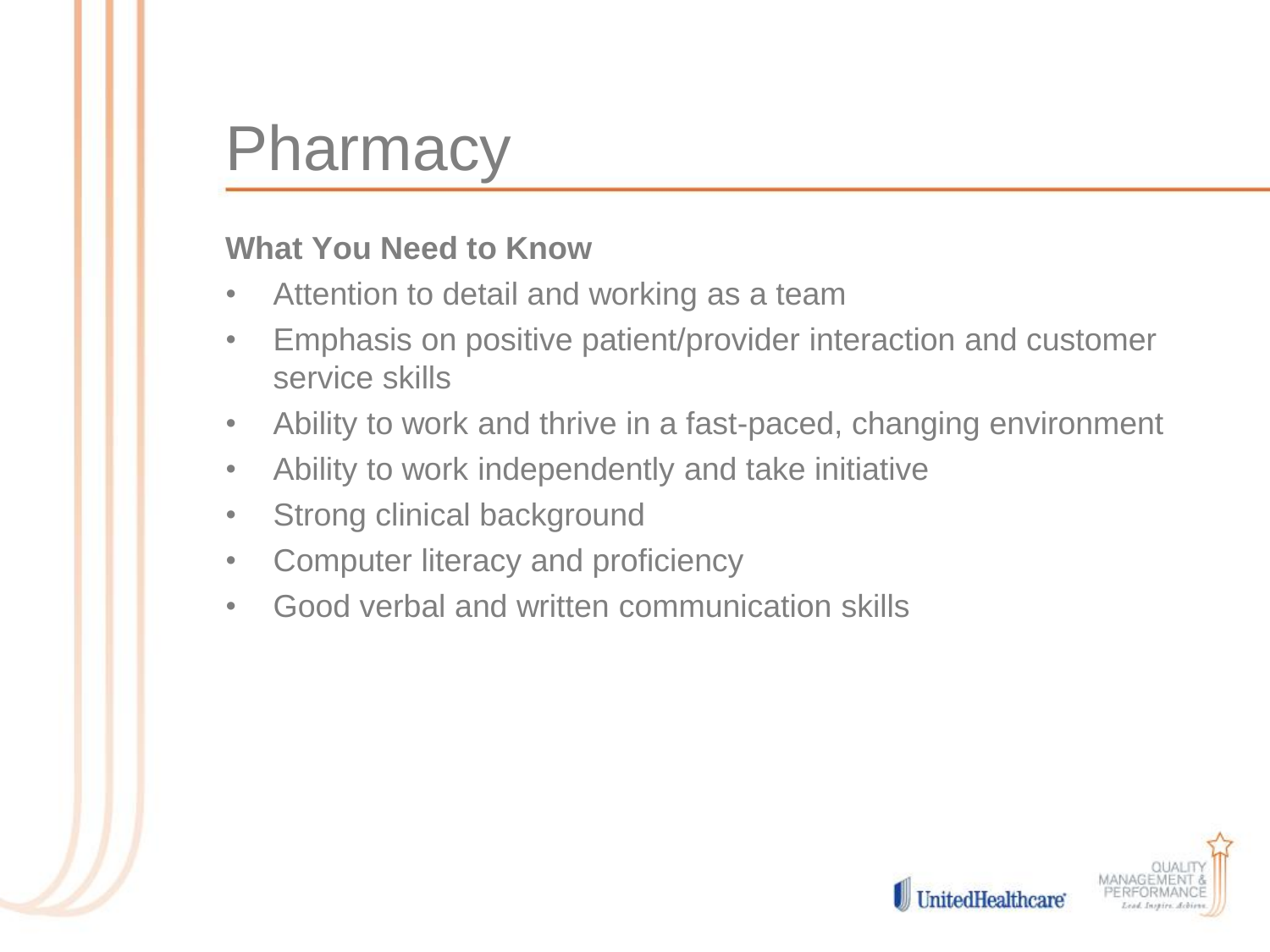### Underwriting

- Bachelor's degree in Math, Finance, Statistics or equivalent years of underwriting experience is required
- Progressive underwriting experience within managed care, health care or pharmacy industries
- Data analysis and reporting skills
- Proficiency with MS Excel, Word, PowerPoint and Access